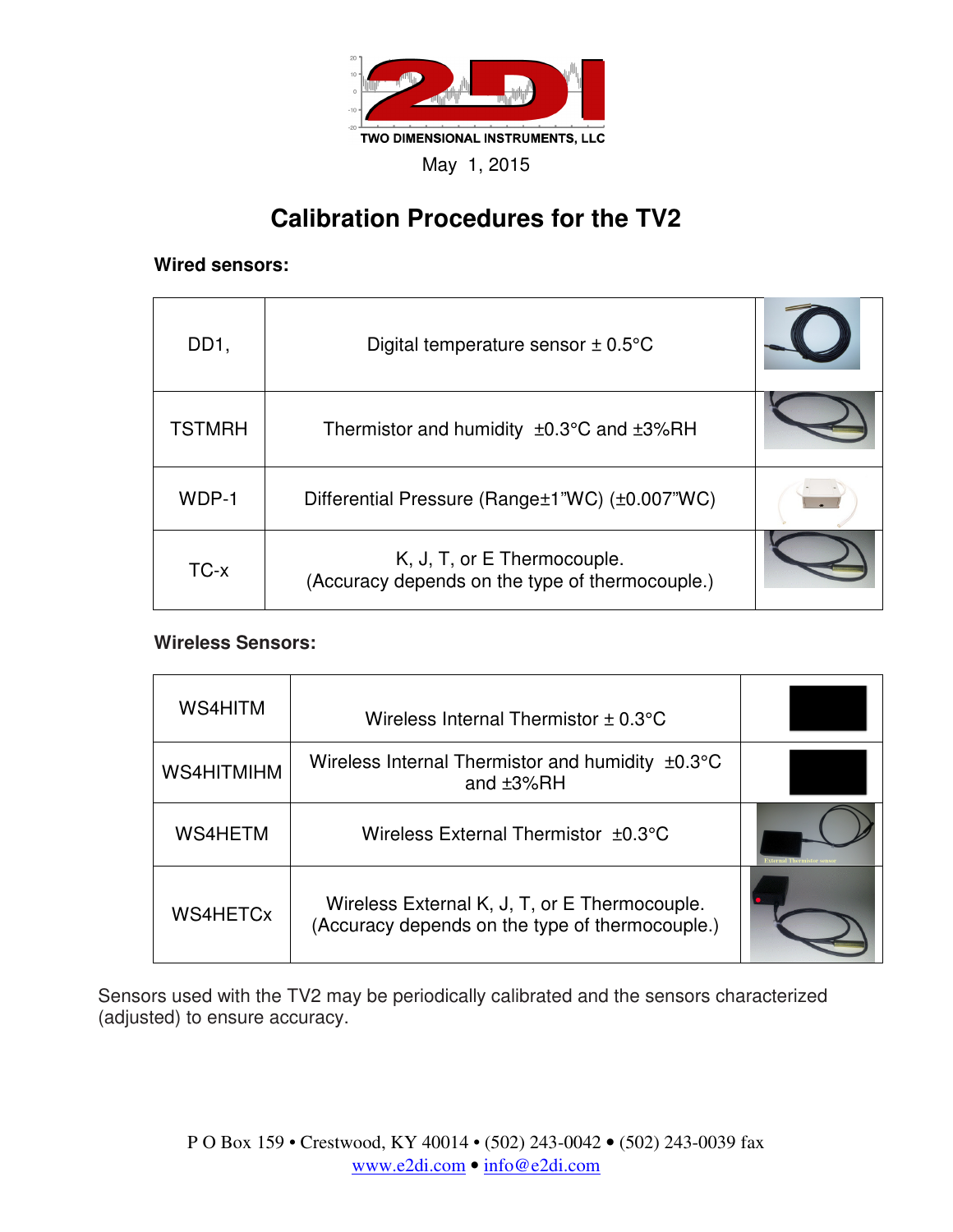

How often a sensor needs to be re-calibrated is a difficult question to answer. The practical answer is that it should be re-calibrated as often as your business or any certifying agency that audits your business requires it. (This is often once a year).

From an electrical standpoint a thermistor or a digital sensor will not drift any appreciable amount over a ten year period. The same holds true for the humidity sensors we use. However the analog-to-digital converter used with the sensors and mounted on the sensor board can drift and should be re-calibrated after two years, and then every year after that. Thermocouples are a different matter as the thermocouple junction will oxidize over time. They should, also be calibrated or replaced after two years and then once a year after that.

Having said all that, your sensors should be re-calibrated as often as required by your business or the auditing agency which certifies your business. The TV2 display unit does not require calibration.

Sensors can be sent to Two Dimensional Instruments, LLC for calibration, calibrated onsite or by an independent calibration lab.

### **Calibration of differential pressure sensors.**

- 1. These sensors should not need recalibration but should be zeroed out periodically.
- 2. Access the calibration menu under the 'Sensor Setup' menu
	- a. Ensure the pressure sensor inputs are in the same pressure area.
	- b. Highlight 'Auto Calibrate'
	- c. Touch 'Enter'
- 3. This will cause the reading to be 0.000"wc.

## **Calibration of temperature only or temperature/RH sensors**

### **Equipment Needed**

- 1. Temperature/humidity chamber to use as a relative humidity reference and a stabletemperature environment (0.37% RH uncertainty or better is recommended).
- 2. PRT and associated readout to use as the reference thermometer (0.03°C uncertainty or better is recommended)
- 3. TV2 display to read the Two Dimensional Instruments sensors.

### **Preparation**

- 1. Allow the TV2 sensors to "dry out" in air with relative humidity between 20% and 50% and temperature between 16°C and 30°C for 24 hours before calibration.
- 2. Place the sensor(s) inside the temperature/humidity chamber, near the center, attached to a sensor wire that runs to the TV2 outside the chamber.
- 3. On the TV2 menu for the sensor being calibrated.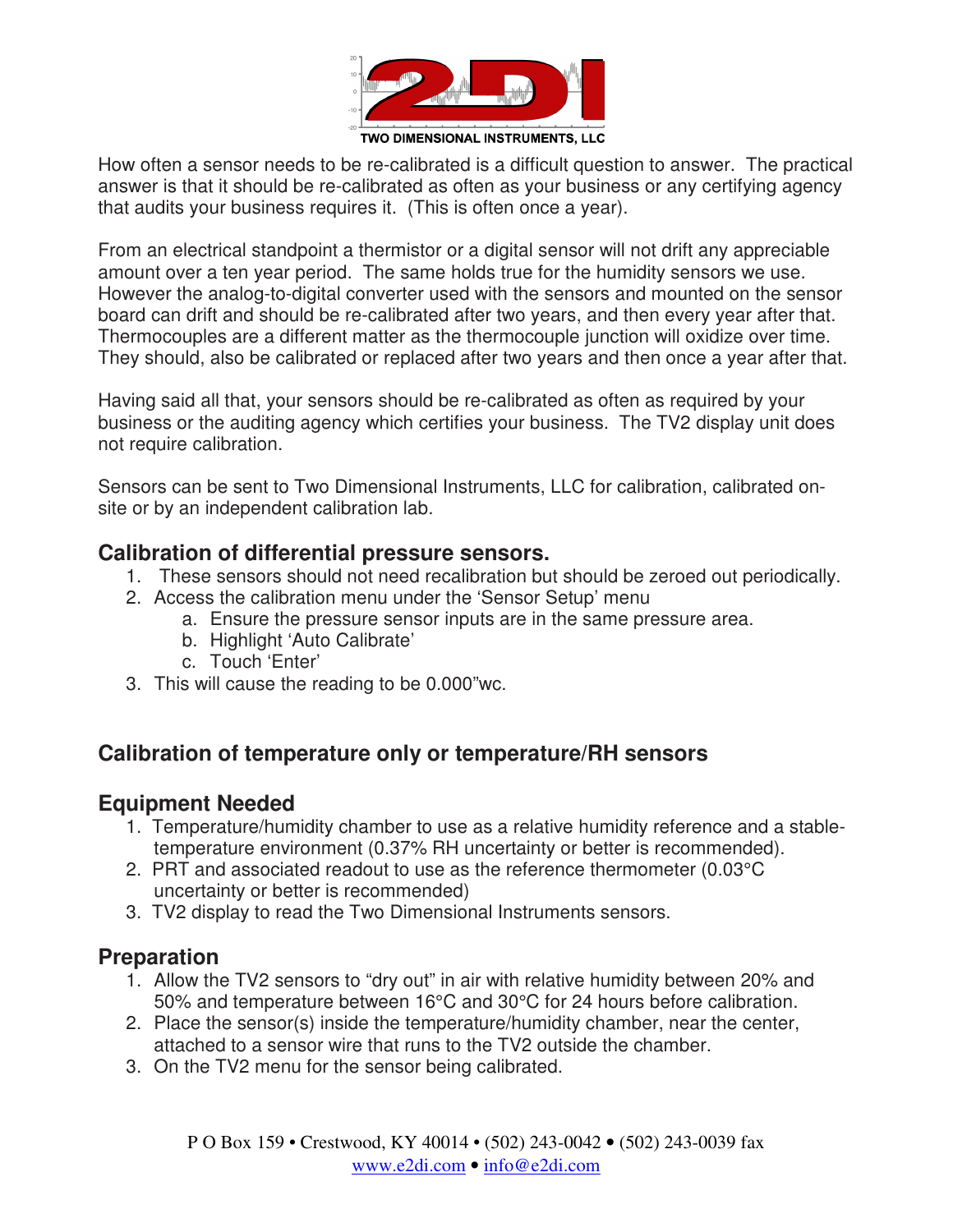

- a. Clear out all calibration data removing all calibration points.
- b. On sensor menu **set the averaging to fast**.
- 4. If you are calibrating the TC-x (wired thermocouple) or the WS4HETC-x (wireless thermocouple) only the sensor itself should be placed in the chamber. The ATD module contains the cold junction thermistor and should remain outside the chamber in ambient air.
- 5. Place the PRT inside the chamber with the tip close to the tip of the Two Dimensional Instruments sensor(s). The closer the better.
- 6. Connect the PRT to the PRT readout.

# **Calibration Points**

Each measurement parameter, both temperature and relative humidity, can be calibrated at one, two or three points throughout its range. These points can be any points you choose because the TV2 will calculate an offset on the slope drawn between two of the three points.

If the TV2 normally monitors a static temperature such as a refrigerator, room, etc you should choose a chamber temperature close to that temperature. If the TV2 monitors changing temperatures such as in a manufacturing process you should choose points that lie on either side of the expected temperature range to be monitored.

### **Temperature and Humidity Calibration Procedure:**

For each calibration point: Temperature or Temperature/Relative Humidity do the following:

- 1. Set the temperature and humidity to a set-point of the chamber. If you are only calibrating temperature the Relative Humidity should be set at 50%. This should be done while the 2di sensors and PRT are in the chamber. **At this point the chamber should not be opened again.**
- 2. Allow four hours for settling **after** the temperature and humidity set-points are reached before noting the temperature and humidity.
- 3. Note the temperature of both the PRT and the Two Dimensional Instrument sensor readings.
- 4. Note the Relative Humidity of both.
- 5. Repeat steps 1-4 for each temperature and/or RH point.

# **Entering Calibration Data in the TV2**

Adjustments to the Two Dimensional Instruments sensors calibration parameters are required when measurement errors are excessive or outside of the specification. To characterize or adjust the sensor measurements access the Calibration menu for the appropriate sensor using the TV2 sensor setup menu.